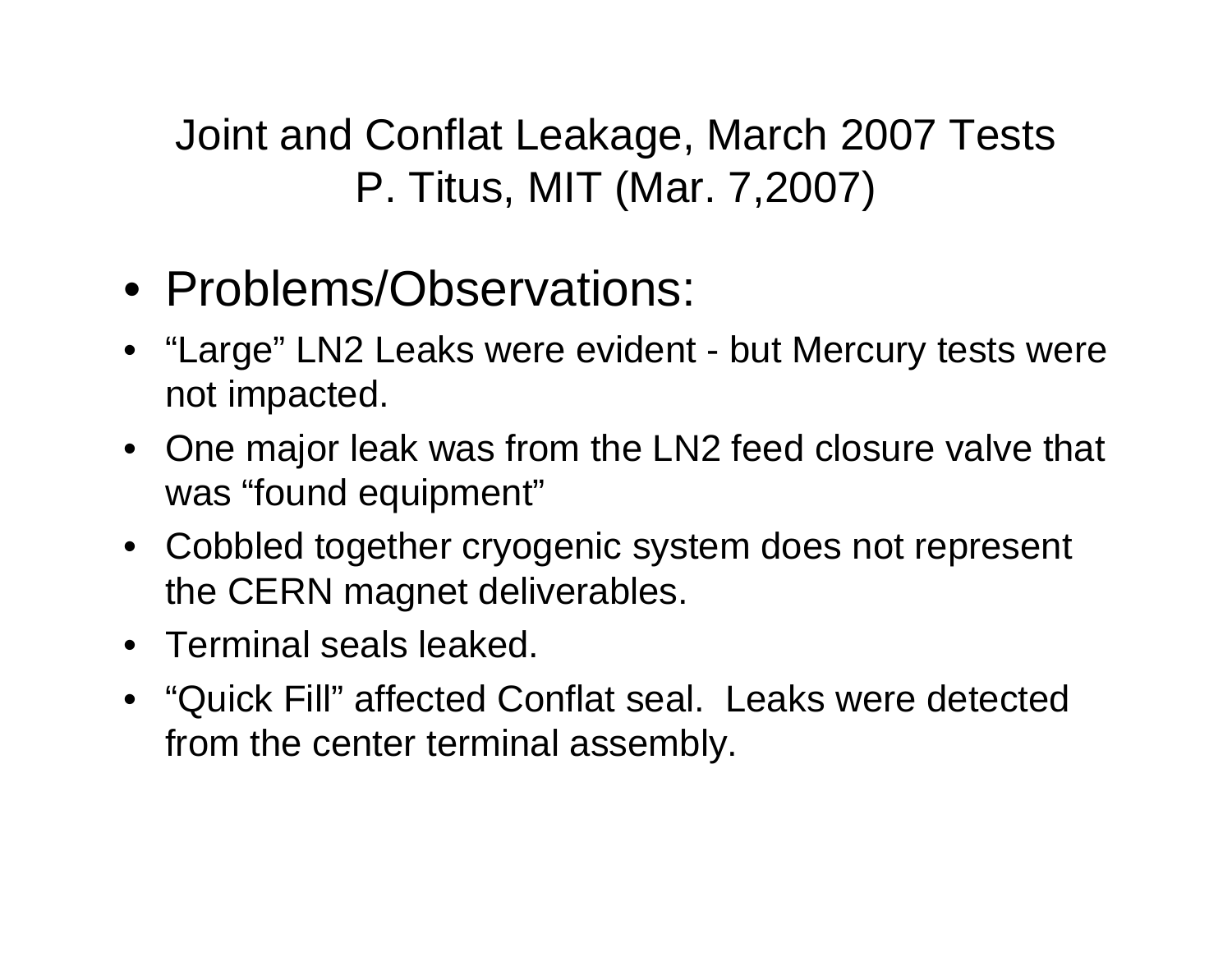Joint and Conflat Leakage, March 2007 Tests

• During March tests last year there was a small leak in one of the terminals. Another "washer" of silicon rubber was added. This was compressed at RT and did not leak during March 2007 tests.





LN2 Dunk Test: Feb 9 2006 The gland for the power lead did not shatter – but it was rigid.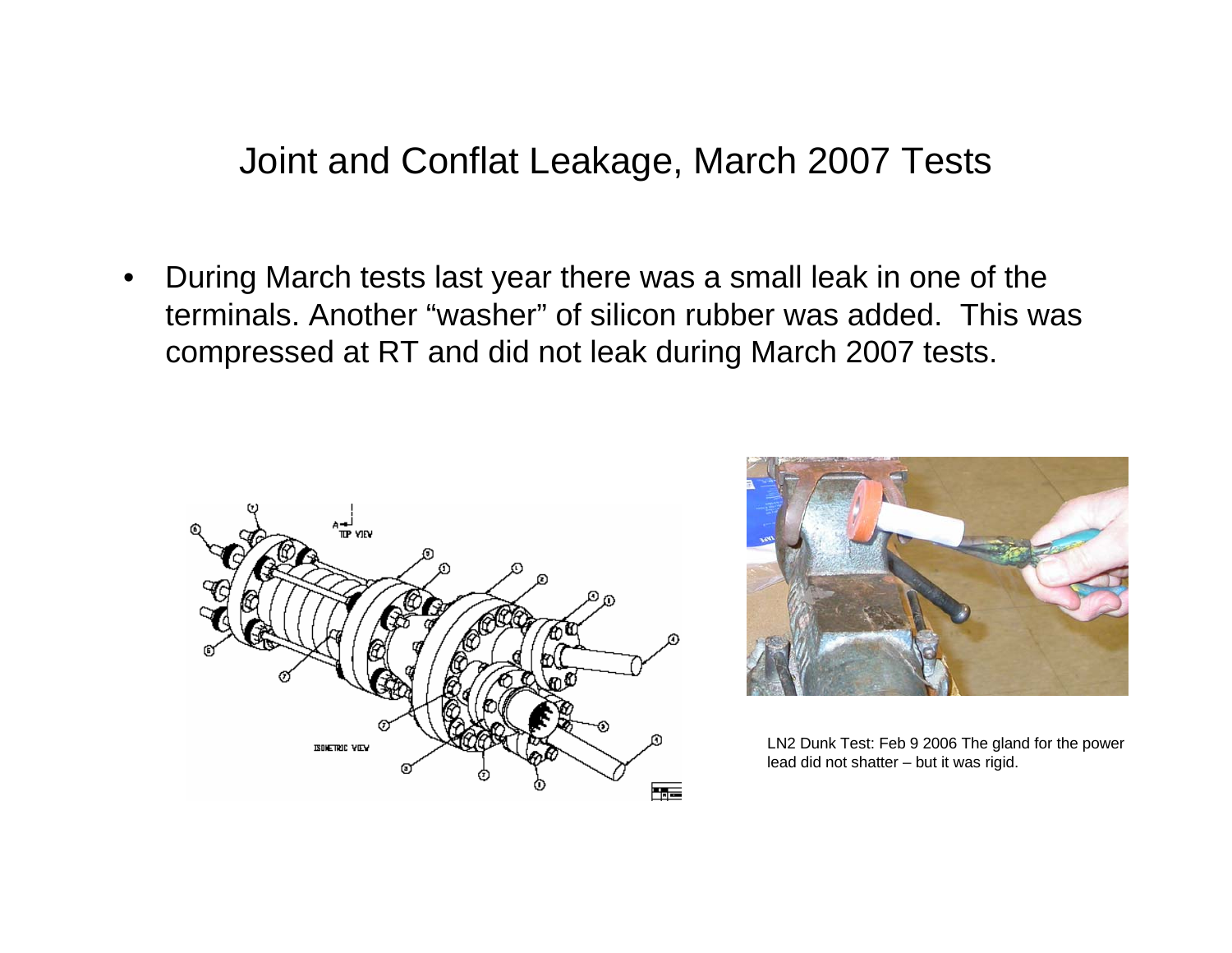Further qualify gland material and tightening procedure in a small test fixture/tank.

Check existing and alternative materials, RT vs. cold compression, cycling reliability, Conflat thermal shock.

Implement any needed improvements in magnet, at CERN.

Stick to the Slow cool from RT and 80K to 110K cycling. Avoid fast cooldowns from above 140K

MIT to Pressurize Magnet to 100 psi cold and 250 psi at RT (Duplicate CVIP qualification) Acceptance based on holding pressure over time.

## Proposed Remedial Actions: